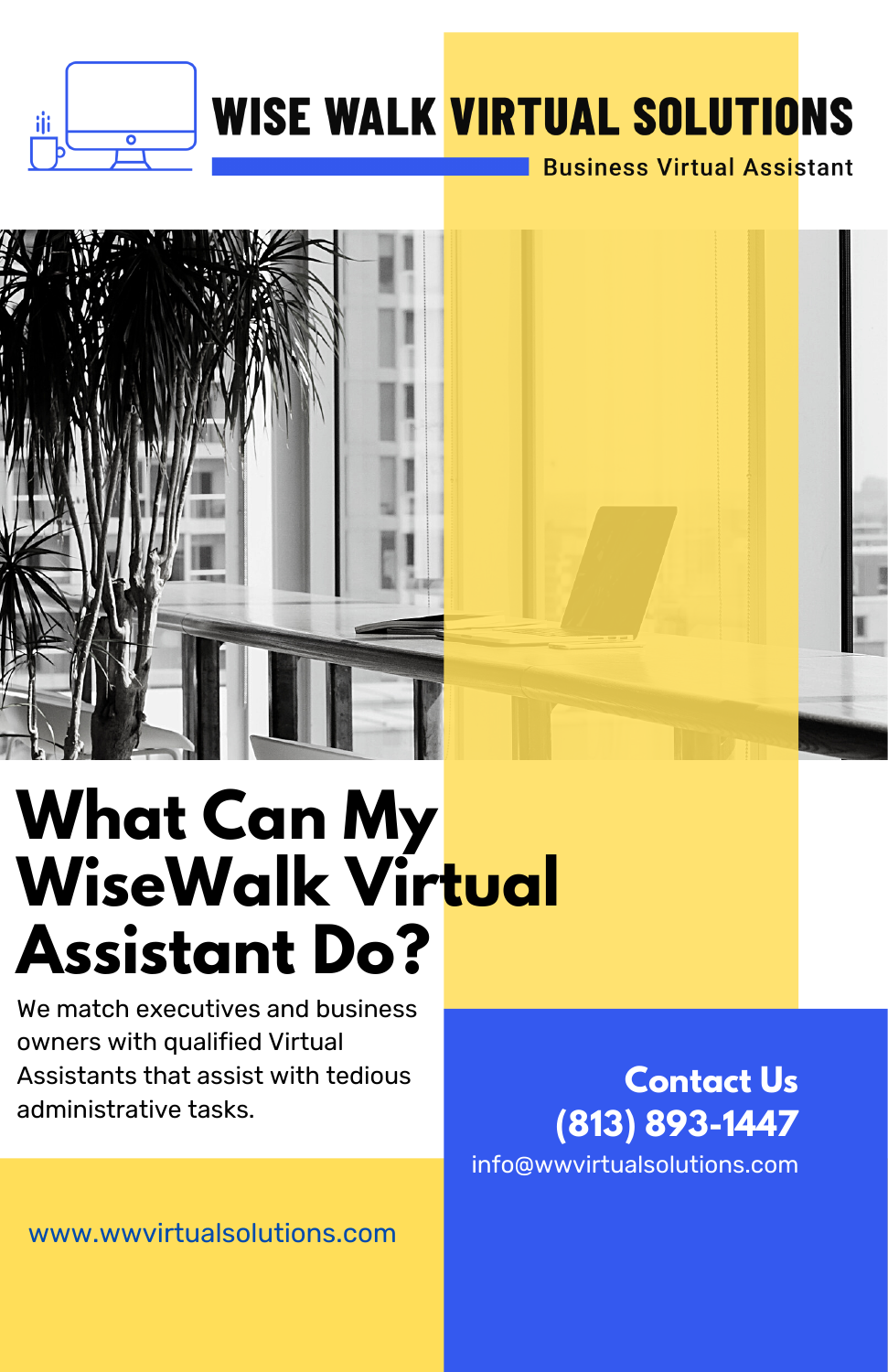# **What Can My VA Do?**

#### **Calendar Management:**

This can include booking meetings on your behalf, ensuring no double bookings and reminding you of upcoming meetings.

#### **Meeting Host:**

Your VA can attend and host meetings with you and take meeting notes. Your VA can also schedule and send meeting invitations.

#### **Customer Service:**

Your VA can handle speaking with your customers/clients via email, phone and/or online communication. This can include handling client complaints, sales, and information inquiries.

### **Bookkeeping & Payroll Services:**

Your VA can calculate hours, add expenses, and update salaries.

#### **Databases:**

Your VA can build databases for you, as well as enter and update data when necessary (sales, lead generation, contacts, CRM, etc.).



#### **Receptionist & Answering Service:**

Your VA can handle incoming phone calls, leave voicemails, and check messages on behalf of you and your business.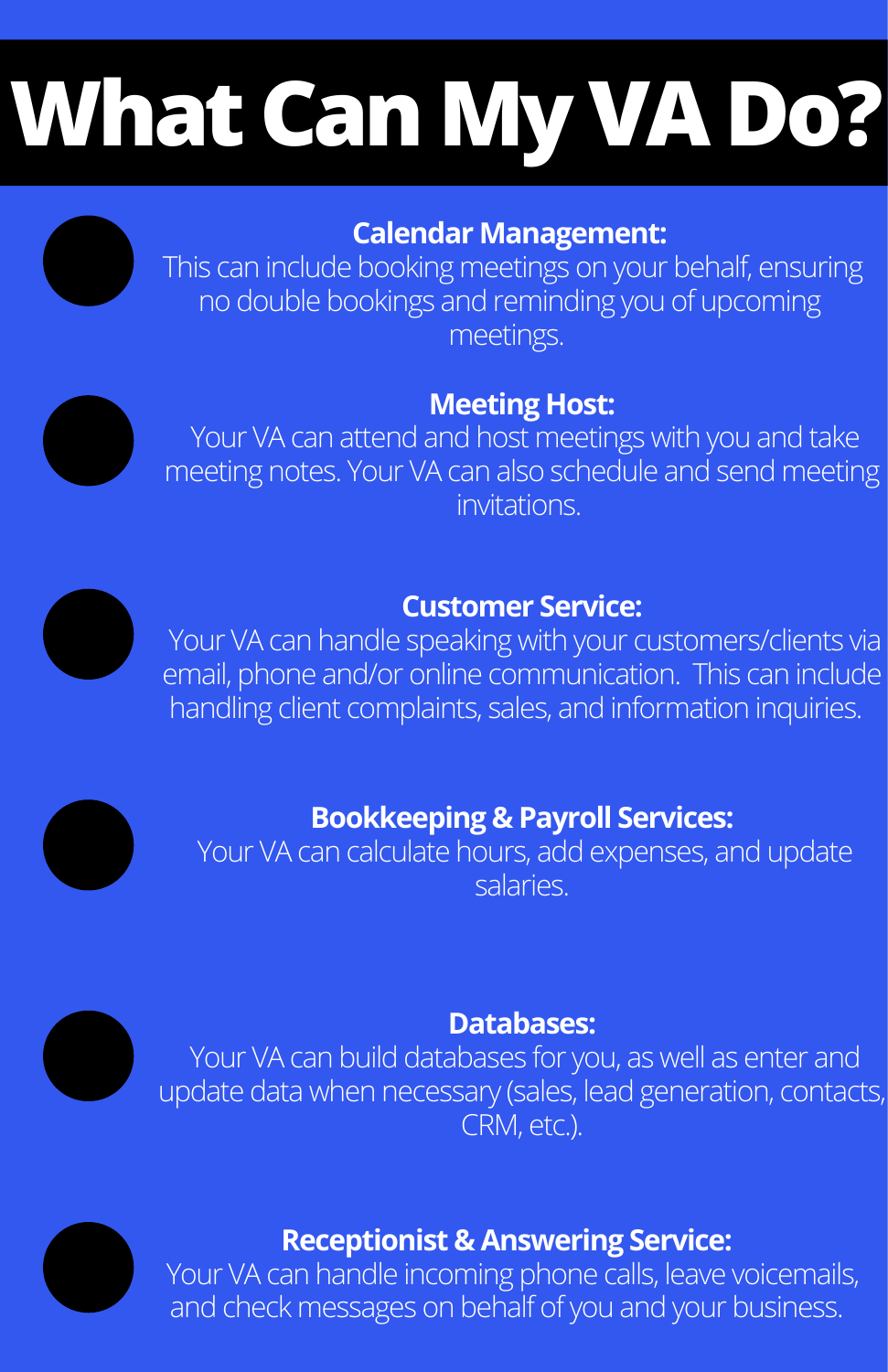# **What Can My VA Do?**

**Banking Needs:**

This can include making deposits, paying bills and transferring funds.

#### **Weekly Reports:**

Your VA can Create, format, file, and present weekly reports on sales, deliverables, hours, and tasks.



**Email Management:**

Your VA can check emails, respond to customer inquiries, and manage spam.



#### **Social Media Management:**

Your VA can create and post content on your social media accounts. They can also manage followers and respond to comments and messages on your behalf.



#### **Web Development:**

Your VA can deisgn and build a website for you; as well as maintain yourwebsite and make updates as requested.



### **Transcribe Meetings**

Your VA can write down minutes from meetings and then create a detailed document.